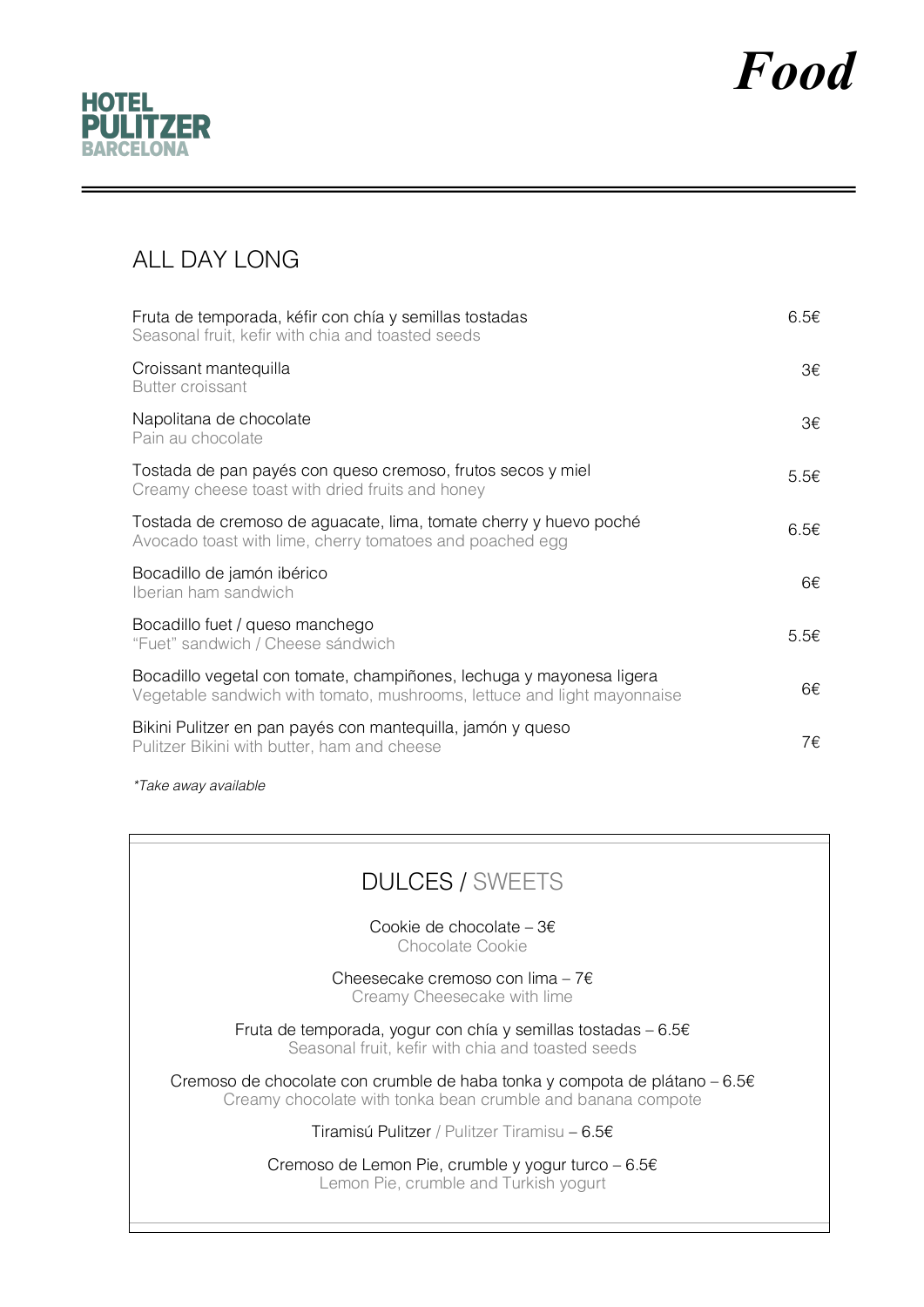

# *Food*

# TAPAS / NIBBLES

| Aceitunas marinadas<br>Marinated olives                                                                                                       | 4.5€ |
|-----------------------------------------------------------------------------------------------------------------------------------------------|------|
| Anchoas del Cantábrico "00"<br>Anchovies from Cantábrico "00"                                                                                 | 12€  |
| Pan con tomate<br>Bread with tomato                                                                                                           | 4.5€ |
| Croquetas Pulitzer de pollo, trufa y parmesano<br>Pulitzer croquettes                                                                         | 8€   |
| <b>Bravas Pulitzer</b><br>Spicy potatoes Pulitzer                                                                                             | 7.5€ |
| Hummus con pan crujiente<br>Hummus with crispy bread                                                                                          | 7€   |
| Tartar de ternera con trufa, hueva de arenque, yema y pan "carasatu"<br>Beef tartare with truffle, herring roe, egg yolk and "carasatu" bread | 16€  |
| Tabla de quesos con frutos secos y mermelada<br>Cheese board with dried fruits and jam                                                        | 18€  |
| Tabla de jamón ibérico<br>Iberian ham board                                                                                                   | 16€  |

## ENSALADAS / SALADS

| Burrata, tomate al carbón, rúcula y pesto de pistacho<br>Burrata, roasted tomato, rocket and pistachio pesto                                                             | 14€  |
|--------------------------------------------------------------------------------------------------------------------------------------------------------------------------|------|
| La César del Pulitzer (pollo crujiente, panceta, sardina ahumada y<br>pepinillo encurtido) Pulitzer caesar salad (Crunchy chicken, bacon,<br>smoked sardine and pickles) | 14€  |
| Ensalada verde con crudités y vinagre de miel y mostaza<br>Green salad with crudites and honey & mustard vinaigrette                                                     | 12€. |
| Verduras braseadas al carbón con salsa romesco y ajo negro (v)<br>Roasted vegetables with romesco sauce and black garlic                                                 | 14€. |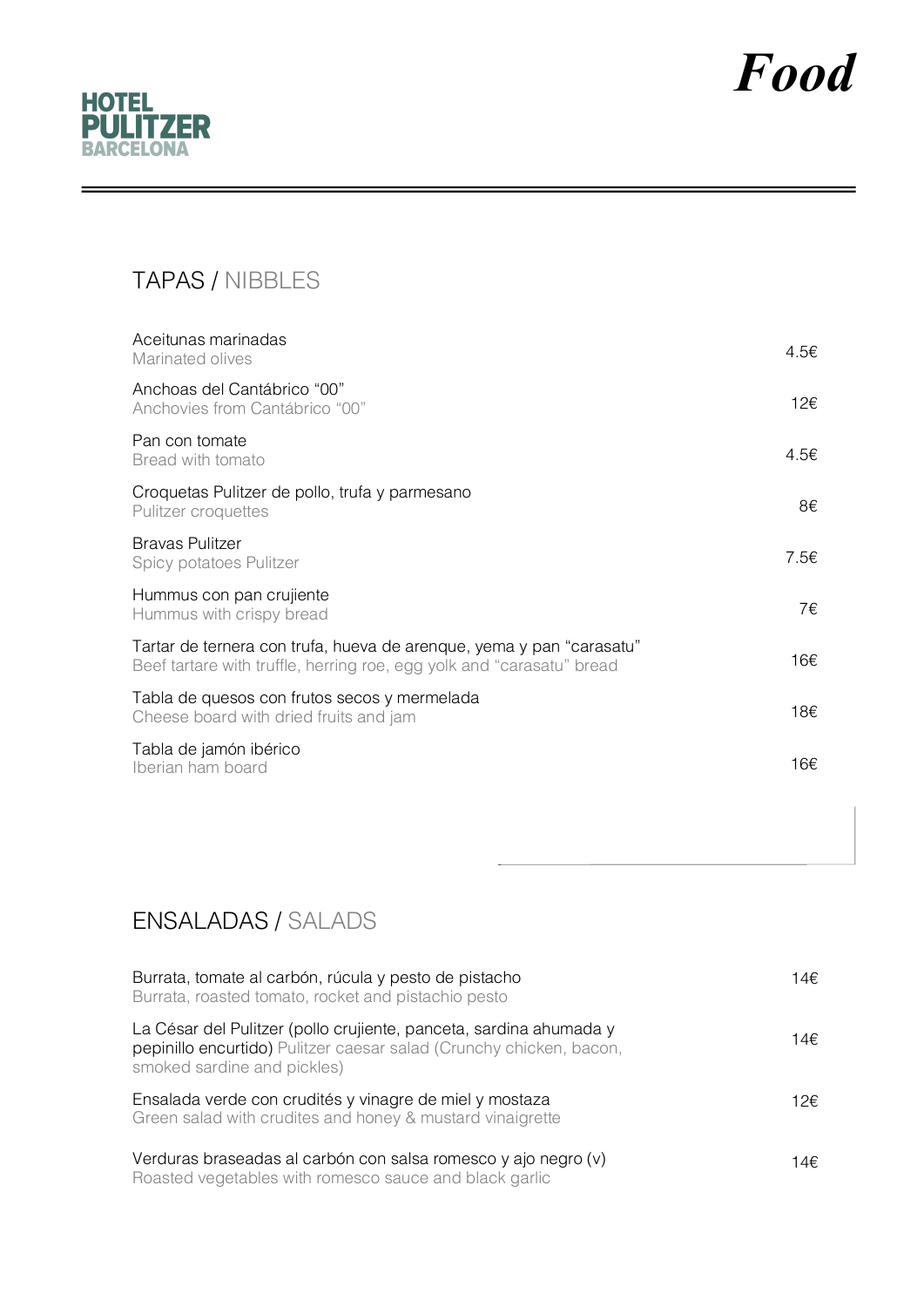

*Food*

| PIZZ ME, BABY                                                                                                                                                                                                      |     |
|--------------------------------------------------------------------------------------------------------------------------------------------------------------------------------------------------------------------|-----|
| Pizza Napoletana con base de tomate, mozzarella y albahaca<br>Pizza Napoletana with tomato, mozzarella and basil                                                                                                   | 14€ |
| Pizza Bianca con base de ajo confitado, tomillo, mozzarella y nata<br>Pizza Bianca with candied garlic, thyme, mozzarella and cream                                                                                | 14€ |
| + Añade tus ingredientes favoritos. Add your favourites ingredients:                                                                                                                                               |     |
| Champiñones / Rúcula / Jamón York / Calabacín / Olivas / Tomate Marinado /<br>Alcaparras / Cebolla confitada<br>Mushrooms / Rocket / Ham / Zucchini / Olives / Marinated tomato / Capers /<br><b>Candied Onion</b> | 2€  |
| Mozzarella fresca / Crema de trufa / Pollo marinado / Queso azul / Jamón ibérico<br>Fresh mozzarella / Truffle cream / Marinated chicken / Blue cheese / Iberian Ham                                               | 3€  |
| <b>ENTRE PANES PULITZER / PULITZER SANDWICHES</b>                                                                                                                                                                  |     |
| Brioche de pollo con mayonesa de piparras, lechuga braseada y cebolla frita - $12 \epsilon$<br>Chicken brioche with piparra mayonnaise, lettuce and fried onion                                                    |     |
| Hamburguesa Pulitzer con bacon, cebolla caramelizada, queso - $14 \epsilon$<br>gruyere, lechuga y mostaza<br>Pulitzer Burger with bacon, caramelized onion, gruyere cheese, lettuce and mustard                    |     |

Pulitzer club en pan de molde brioche con aguacate, lechuga, pollo, bacon, mayonesa y mostaza – 14€

Pulitzer club Sandwich with avocado, bacon, mayonnaise and mustard

## + *Suplemento "french fries" o boniato frito* – 2.5€

*Supplement to add French Fries or Sweet potatoes*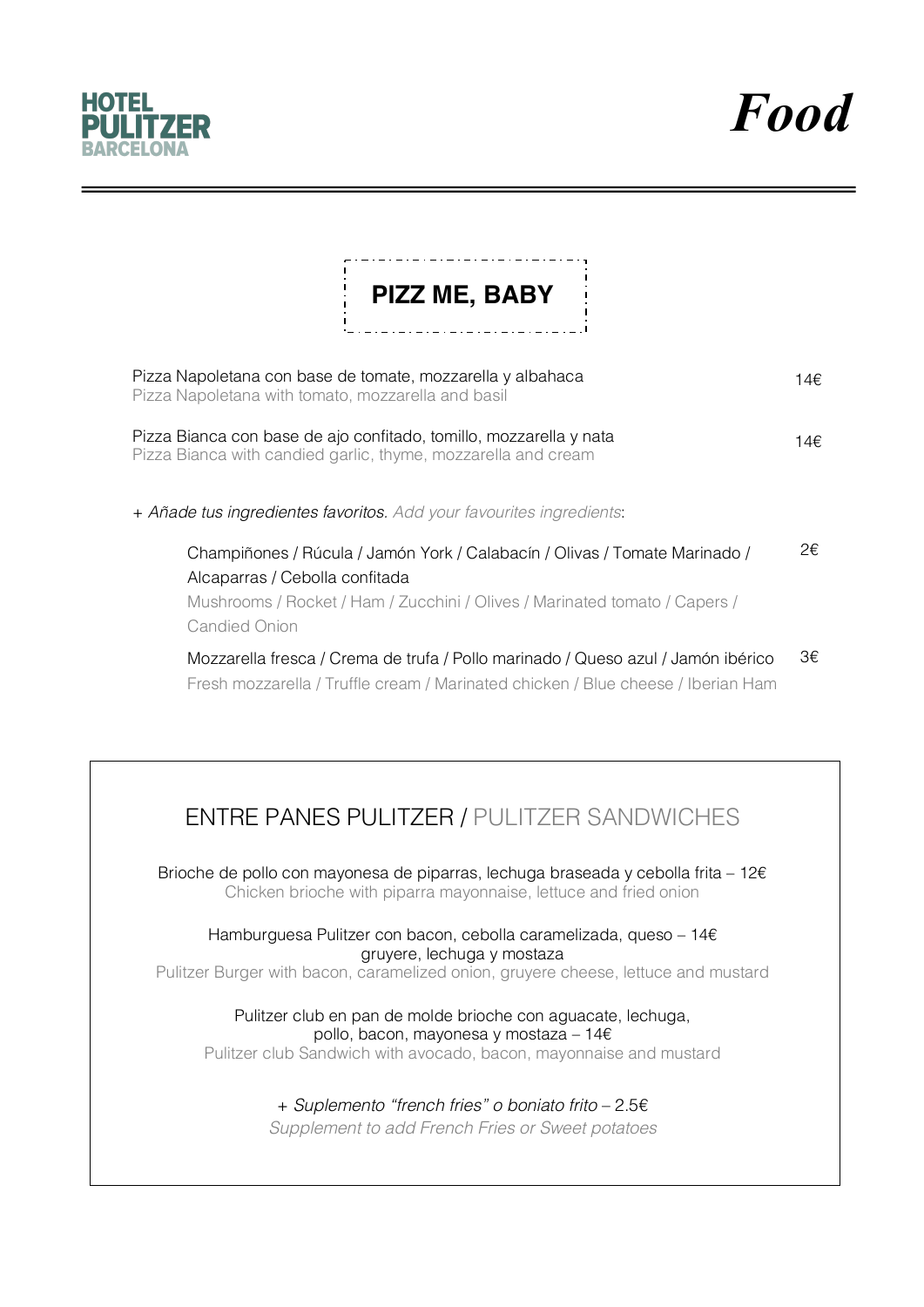# **Drinks**



#### **ZUMOS ECOLÓGICOS / ECOLOGICAL JUICES**

| MANZANA / APPLE                        | 4€   |
|----------------------------------------|------|
| PIÑA / PINEAPPLE                       | 4€   |
| ARÁNDANOS / CRANBERRY                  | 4€   |
| ZUMO NARANJA NATURAL / FRESH ORANGE    | 4€   |
| ZUMO DE TOMATE PREPARADO / VIRGIN MARY | 8.5€ |

#### **AGUAS Y REFRESCOS / WATER & SOFT DRINKS**

| AGUA PULITZER 0,5L (Osmosis)         | 2€.  |
|--------------------------------------|------|
| AGUA PULITZER CON GAS 0.5L (Osmosis) | 3€   |
| VICHY 0,5L                           | 4.5€ |
| COCA-COLA, ZERO                      | 3.56 |
| SCHWEPPES NARANJA, LIMON, TONICA     | 3.5€ |
| SPRITE, GINGER ALE                   | 3.5€ |
| GINGER BEER, BITTER KAS              | 4.5€ |

#### CAFÉ / COFFEE

| <b>ESPRESSO</b>         | 2.5€ |
|-------------------------|------|
| CORTADO                 | 2.5€ |
| AMERICANO               | 2.5€ |
| CAFE CON LECHE          | 3.5€ |
| CAFE DOBLE              | 3.5€ |
| CAPUCCINO               | 4€   |
| LATTE                   | 4.5€ |
| CARAJILLO               | 4.5€ |
| CAFE IRLANDES / ESCOCES | 8.5€ |

#### **INFUSIONES & TÉ / INFUSIONS & TEA**

| <b>GENGIBRE Y LIMON</b> ginger lemon tea   | 4€  |
|--------------------------------------------|-----|
| ENGLISH BREAKFAST                          | 4€  |
| <b>EARL GREY</b>                           | 4€  |
| TÉ VERDE - green tea                       | 4€  |
| POLEO MENTA - mint tea                     | 4€  |
| <b>FRUTOS ROJOS - red fruits infusions</b> | 4€  |
| <b>MANZANILLA - chamomile</b>              | 4€  |
| <b>ROOIBOS</b>                             | 4€. |

#### **CERVEZAS / BEER**

| CAÑA/ CLARA ESTRELLA - Draft beer/ Shandy      | 4€   |
|------------------------------------------------|------|
| <b>MEDIANA - Estrella beer</b>                 | 4.5€ |
| DAURA ESTRELLA - sin gluten · Gluten Free      | 4€   |
| FREE DAMM - $sin$ alcohol $\cdot$ Alcohol free | 4€   |
| <b>INEDIT by Ferrán Adriá</b>                  | ճ€   |

#### **POR COPAS** - WINE BY THE GLASS

| <b>BLANCO / WHITE</b>                                             |      |
|-------------------------------------------------------------------|------|
| DESIG, Sauvignon Blanc · Cataluña                                 | 4.5€ |
| XARELA, Garnacha blanca, macabeu. Terra Alta                      | 5.5€ |
| PIRINEOS 3404, Gewúrztramimer · Somontano                         | 5€   |
| PERPLEJO, Verdejo · Rueda                                         | 6€   |
| VINYES DEL GRAU, Garnatxa Blanca.Terra Alta                       | 6€   |
| <b>ROSADO / ROSE</b>                                              |      |
| VINA ZORZAL, Garnatxa · Navarra                                   | 5€   |
| INDISPENSABLE, Garnatxa · Empordá                                 | 5.5€ |
| <b>TINTO / RED</b>                                                |      |
| DESIG, Merlot · Cataluña                                          | 4.5€ |
| XARELA, Garnacha,shyra, cabernet. Terra Alta                      | 5.5€ |
| PIRINEOS 3404, Cabernet, Moristel · Somontano                     | 5€   |
| ARTUKE, Tempranillo · Rioja                                       |      |
|                                                                   | 6€   |
| CAVA                                                              |      |
| CASTELL D'OLERDOLA BRUT · Xarel.lo, Macabeu, Parellada D.O Cava   | 7.5€ |
| <b>POR BOTELLA</b> - WINE BY THE BOTTLE                           |      |
| <b>BLANCO / WHITE</b>                                             |      |
| DESIG, Sauvignon Blanc · Cataluña                                 | 25€  |
| XARELA, Garnacha blanca, macabeu. Terra Alta                      | 29€  |
| PIRINEOS 3404, Gewúrztramimer · Somontano                         | 29€  |
| PERPLEJO, Verdejo · Rueda                                         | 32€  |
| VINYES DEL GRAU, Garnatxa Blanca.Terra Alta                       | 32€  |
| <b>ROSADO / ROSE</b>                                              |      |
| INDISPENSABLE, Garnatxa · Empordá                                 | 28€  |
| BORN ROSE, Garnatxa · Catalunya                                   | 35€  |
| <b>TINTO / RED</b>                                                |      |
| DESIG, Merlot · Cataluña                                          | 25€  |
| XARELA, Garnacha,shyra, cabernet. Terra Alta                      | 29€  |
| PIRINEOS 3404, Cabernet, Moristel · Somontano                     | 29€  |
| ARTUKE, Tempranillo · Rioja                                       | 30€  |
|                                                                   |      |
| <b>ESPUMOSOS / SPARKLING</b>                                      |      |
| CASTELL D'OLERDOLA BRUT · Xarel.lo, Macabeu, Parellada · D.O Cava | 28€  |
| JULIA BERNET- ECO · Xarel.lo, Chardonnay · D.O CAVA Subirats      | 36€  |
| VEUVE CLICQUOT · Pinot Meunier, Chardonnay & Pinot Noir           | 115€ |
| TAITTINGER BRUT RESERVA · Pinot Meunier, Chardonnay & Pinot Noir  | 115€ |

TAITTINGER PRESTIGE ROSE · Chardonnay & Pinot Noir

145€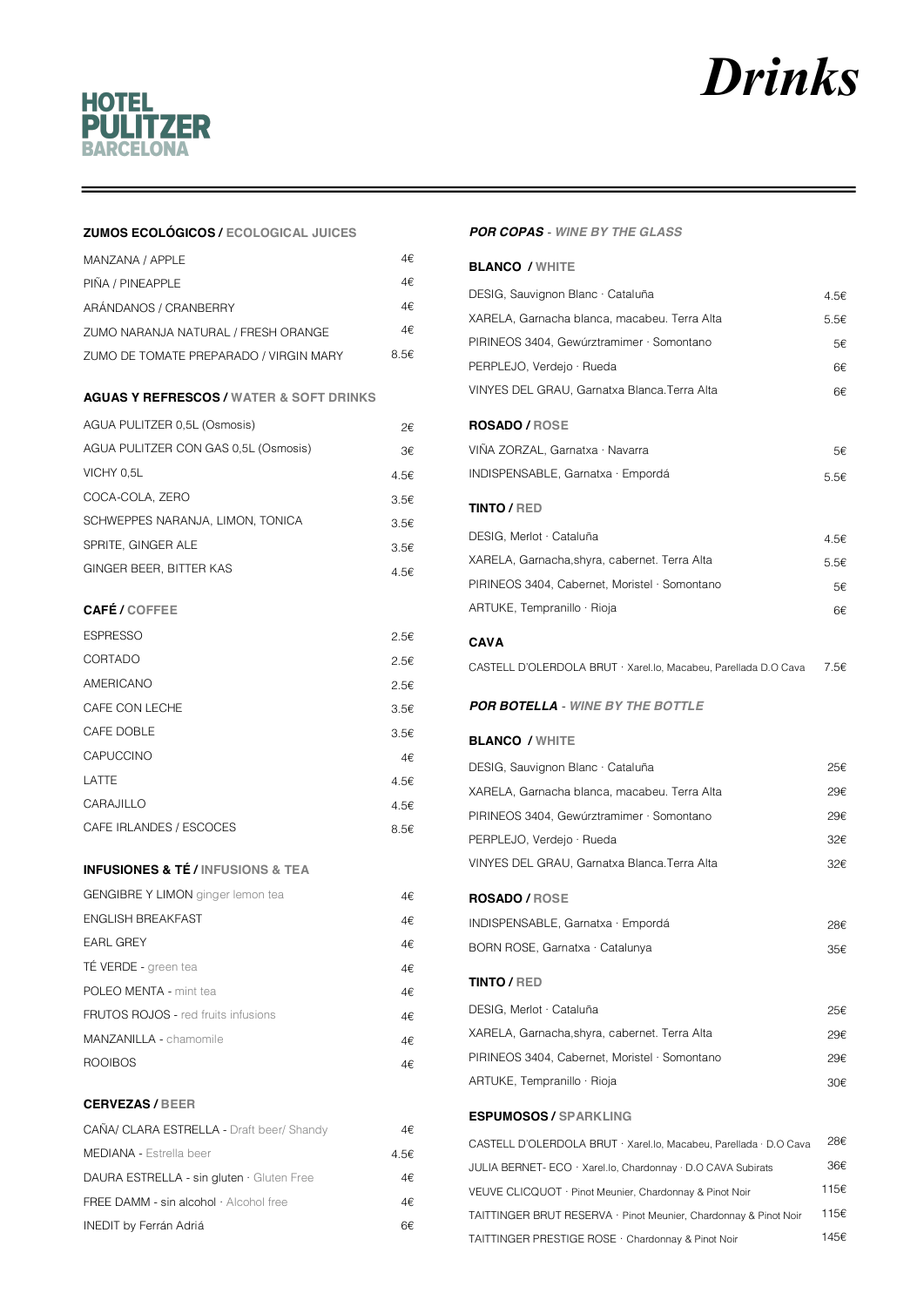

# *Cocktails*

## CÓCTELES PULITZER / PULITZER SIGNATURE COCKTAILS (12€)

#### **MOSCOW MULE**

Grey Goose vodka, zumo de lima, Ginger Beer / Grey Goose vodka, lime juice, ginger beer.

#### **BRAMBLE**

Bombay Bramble, zumo de lima, sirope de azúcar / Bombay Bramble, lime juice, sugar syrop.

#### **PALOMA**

Patron silver, zumo de lima, zumo de pomelo, soda / Patron silver, lime juice, grapefruit juice, soda water.

#### **DARK & STORMY**

Bacardi Carta Negra, zumo de lima, Ginger Beer / Bacardi Carta Negra, zumo de lima, Ginger Beer.

#### **IL TORINESE**

Martini Rubino, Martini Bitter, Martini Ambrato, Naranja & Tónica / Martini Rubino, Martini Bitter, Martini Ambrato, Orange & tonic water.

#### **DEWAR´S COCONUT**

Dewar's 8 Caribbean Smooth, zumo de lima, menta, coco y soda / Dewar's 8 Caribbean Smooth, lime juice, mint, coconut and soda water.

#### **BULLDOG BITTER**

Bulldog, skyy, cynar, pepino, amargo naranja / Bulldog, sky, cynar, cucumber, orange bitter.

#### **HERRADURA MINT**

Herradura reposado, zumo manzana, lima, menta, jengibre, azúcar / Herradura reposado, Apple juice, lime, fresh mint, sugar

#### **GINGER PARADISE**

Skyy, St.Germain, lima, jengibre / Skyy, St.germain, lime, fresh ginger.

#### **LYNCHBURG LEMONADE**

Jack Daniel's, triple sec, lima, ginger beer / Jack Daniel's, dry triple, lime, ginger beer.

#### à **LOS CLÁSICOS Y SIN ALCOHOL / THE CLASSICS AND ALCOHOL FREE**

Te preparamos cualquier clásico, ¡pídeselo al barman!

All classics on demand, ask your bartender!